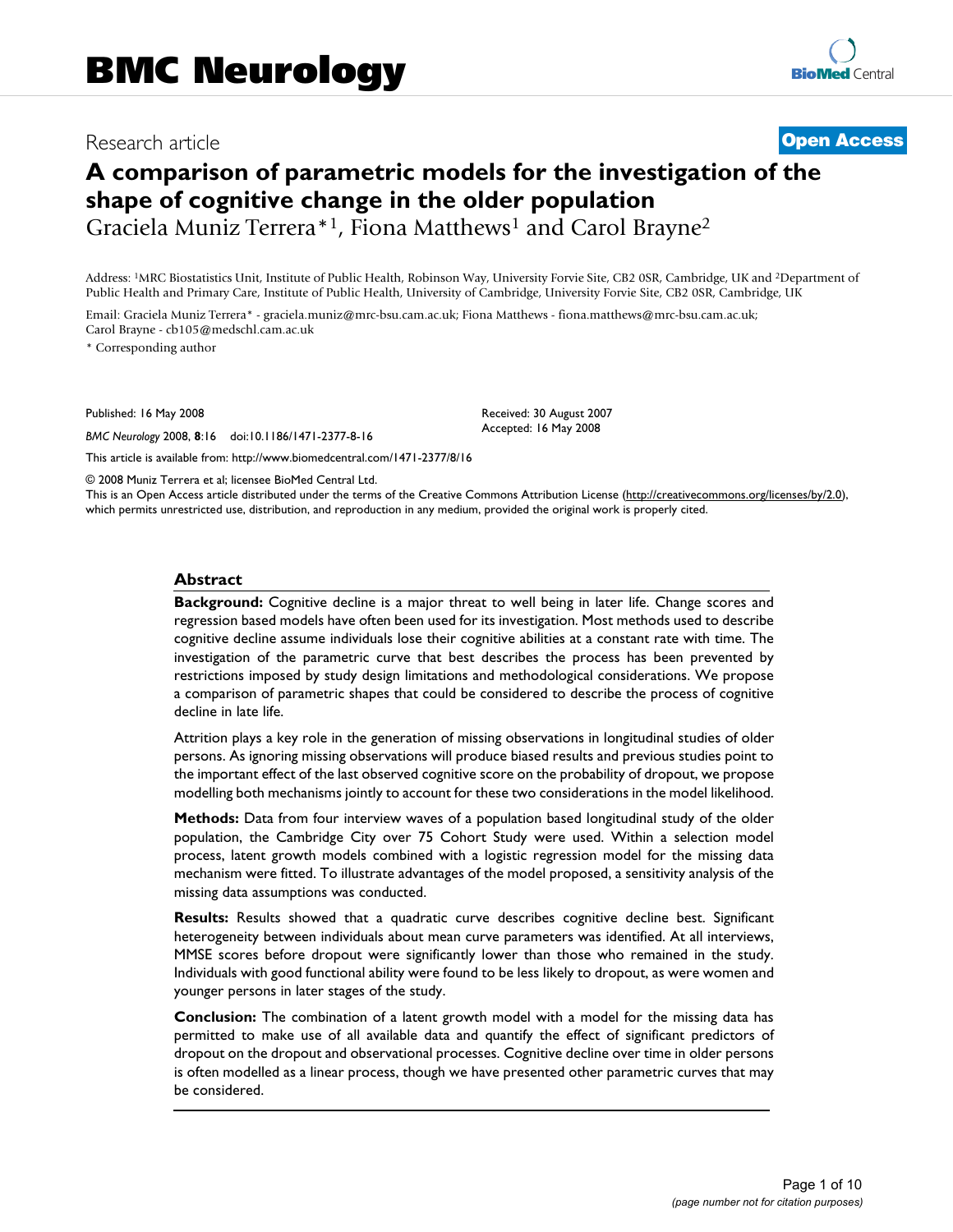#### **Background**

Severe changes in the population pyramid have been acknowledged by international organisations such as the United Nations [1]. It has been estimated that the number of persons older than 60 years will be around 2 billion by the year 2050 [2]. They will represent more than a third of the total population in developed regions. In least developed regions, similar changes in society will still be seen though on a smaller scale [3]. These changes in the population present challenges for society and individuals. Countries need to plan and implement strategies to cope with the increase in the demand of health and social services from the older segments of the population [4].

At the individual level, the loss of physical and mental health are two main threats to the enjoyment of wellbeing in older ages and to the costs and health of carers. Age associated diseases such as dementia including Alzheimer's disease represent serious threats to healthy life of older persons and their carers. These diseases already affect over half a million people in England and Wales [5].

As a central feature of the ageing process, understanding and measuring changes in cognitive function has therefore become a key issue for society and researchers.

Many tests have been used to measure cognition, although the Mini Mental Status Examination [6] is the most widely used tool to assess global cognition. Many population based longitudinal studies of the older population have used this test to both identify individuals who are likely to have dementia cross sectionally and also to investigate decline, despite its origins as a screening instrument for dementia.

The MMSE can detect decline and correlates with biological and neuropathological markers associated with the dementias [7]. It takes integer values in the 0–30 interval, with higher values indicating good cognitive function.

Historically, change has been regarded as an incremental or as a continuous process [8]. When regarded as an incremental process, most authors have calculated change scores to quantify it [9-12] and then grouped individuals according to the magnitude of the change observed. When regarded as a continuous process, various forms of regression analysis, mixed effects models [13], generalised estimating equations [14] and unconditional latent growth analysis [15] have been used to investigate cognitive change.

There is large literature on age-based models fitted to examine change in specific cognitive abilities [16-23] that reported a non-linear decline. However, a review of the literature showed that often [24-28] change in global MMSE has been modelled fitting linear lines without further investigation of the trajectory shape that best describes the process. Yet, evidence suggests that the assumption of MMSE scores changing at a constant rate with time cannot be regarded as satisfactory. For instance, when semi parametric techniques were used to investigate cognitive decline before dementia diagnosis [29], it was found not to be linear. Several other studies have also identified an accelerated loss of cognition before death [30-33]. These findings suggest that further investigation of model shape is needed in order to understand whether rate of decline remains constant with time or not.

Limitations for further exploration of parametric curves that could fit the data were sometimes imposed by the study design. For instance, Backman et al. [24] reflect on the fact that as in the Kungsholmen study only two data waves were available, they could only fit a straight line model as it was the only model identifiable. Yet, they reckon that the issue of investigating other functions deserved further consideration. Korten et al. [27] and Christensen et al. [34] in the Canberra study, were in a similar position due to the lack of a sufficient number of interview waves to assure identification of higher order models.

The effect of attrition is a major issue in longitudinal studies of the older population as individuals are more likely to die during the duration of the study or are too frail to be interviewed. If inferences about population decline are made without accounting for them results are likely to be biased towards less observed decline [35]. Methods previously used to investigate change either use the complete subsample only as in change scores, assume a missing completely at random mechanism without an explicit formulation of a missing data model as in generalised estimating equations [35], or a missing at random mechanism as in the parametric and semiparametric versions of random effects models [35].

In this paper, we fitted a linear, a quadratic and two piecewise latent growth models with the aim of investigating further possible functional shapes to describe cognitive decline in older age. These latent growth models included a model to describe the missing data mechanism and were parameterised within the selection models framework defined by Little and Rubin where the joint distribution of the complete data and a model for the missing data are factorised, conditional on the complete data model [35]. Latent growth models not only permit the estimation of latent variables that quantify marginal change but also individual's growth factors are estimated. Using them, it is possible to calculate model implied person specific trajectories and therefore, satisfy the need of investigating change at the individual level. Moreover, latent growth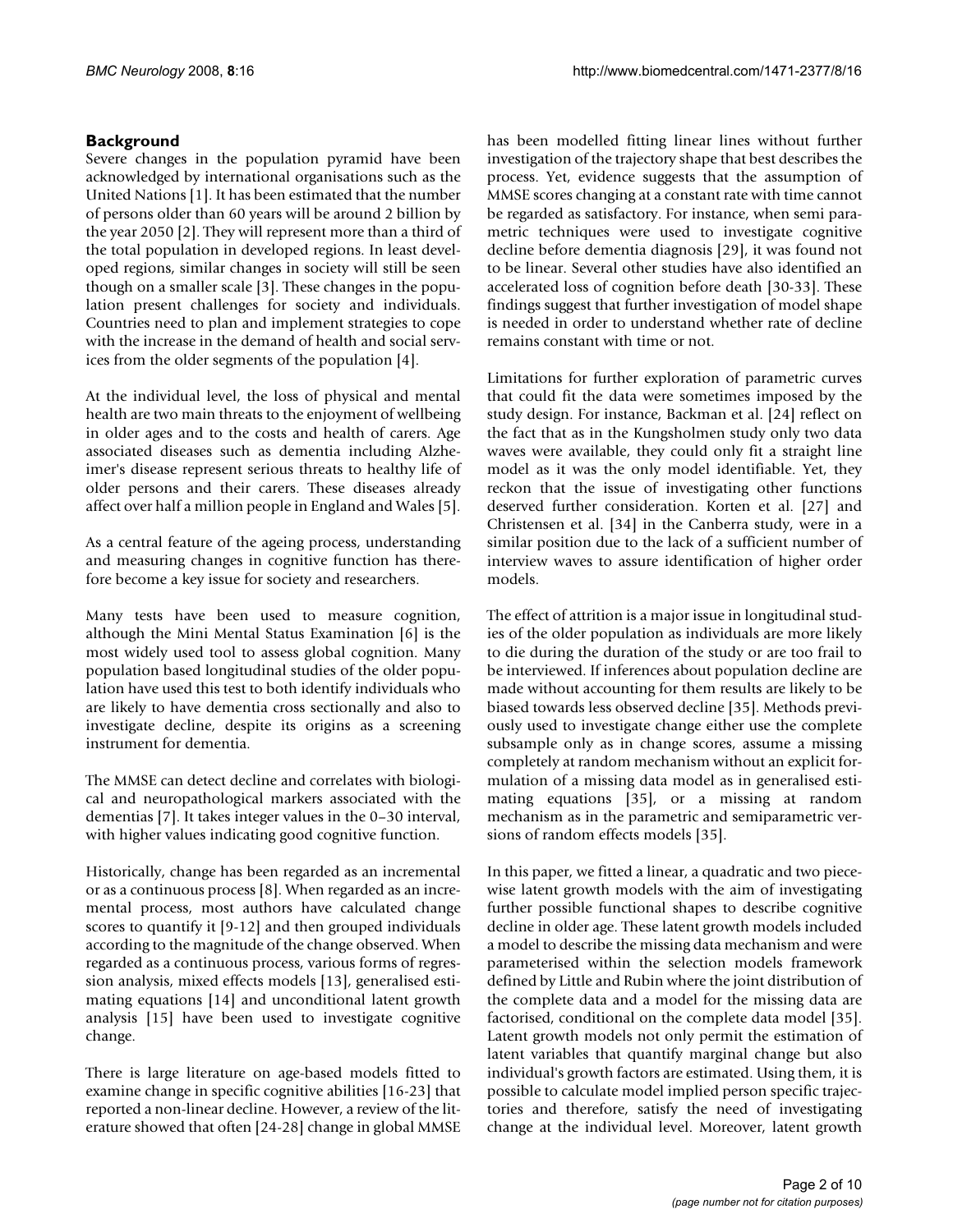models allow for the latent variables to be regressed on relevant covariates known to be informative of the process of interest. Latent growth models are robust against a missing at random mechanism even so, the formulation of an explicit model for the missing data mechanism has several advantages. First, as theoretical considerations point to the last observed cognitive score as a strong predictor of dropout, the missing data model allows us to account for it within the model likelihood. Second, it permits the investigation of predictors of dropout at each time point of the study. Additionally, it allows for the possibility of conducting a sensitivity analysis under a range of possible assumptions about the dependence of dropout on unobserved scores [36].

All analyses were carried out in Mplus, Version 4 [36]. This software package uses maximum likelihood estimation techniques. The models fitted required numerical integration for the computations performed using Monte Carlo techniques.

### **Methods**

#### *The data*

Data from the Cambridge City over 75 Cohort Study were used to perform the analysis proposed. The main aims of the study were to establish the incidence and prevalence of dementia. Initially, people aged at least 75 years old in 1985 who were registered at five primary care practices in the Cambridge City area were invited to participate in the Cambridge City over 75 Cohort study [37], then called Hughes Hall Project for Later Life. Those who agreed (95% response rate) were screened by trained interviewers in their homes at which socio- demographic information was collected.

This screening interview was followed by a more detailed clinical interview of all participants suspected of having dementia, identified by a cut point of 23 on the MMSE, and a third of those with scores of 24 and 25 points on the MMSE.

Further waves of interviews were carried out to establish incidence of dementia [38]. After baseline (T0), interviews were carried out an average of 2 (T2), 7 (T7) and 9 (T9) years later. Data from the first four interviews were examined here.

Characteristics of individuals at baseline are shown in Table 1.

A small number of participants did not take part in some study waves but rejoined the study later. Data from them were only considered up to their first dropout to produce a non intermittent data set. All participants were observed at baseline, but 43.4, 24.5 and 16.6% of the sample

| Table 1: Baseline characteristics of the sample analysed. |  |
|-----------------------------------------------------------|--|
|-----------------------------------------------------------|--|

| Variable                            | N(%)                |
|-------------------------------------|---------------------|
| Non manual profession               | 755 (38%)           |
| Left school aged $\le$ 14 years old | 1582 (70%)          |
| Female                              | 1266 (63%)          |
| Walks unaided around town or block  | 1582 (73%)          |
| Married                             | 773 (33%)           |
| Mean $\pm$ st. dev. age at baseline | $81 \pm 5$ yrs.     |
| Mean ± st. dev. MMSE (median)       |                     |
| <b>Baseline</b>                     | $24.5 \pm 5.2$ (26) |
| T2                                  | $23.0 \pm 7.2$ (25) |
| T7                                  | $24.1 \pm 5.3$ (25) |
| Т9                                  | $26.3 \pm 4.5$ (25) |
|                                     |                     |

dropped out for the first time at T2, T7 and T9 respectively. These include drop out due to death.

#### *Analysis*

MMSE scores from the first four interview waves of the study were analysed using latent growth analysis where the latent variables (mean curve parameters) were adjusted for risk factors for cognitive decline such as education, gender and age cohort at baseline.

Four models were fitted: a linear, a quadratic and two piecewise models with change points at T2 and T7 respectively. The parameterisation of the models was such that the models' mean intercept represent mean cognitive status at baseline and the mean slope, average rate of change in cognition between T0 and T2. In the quadratic model, the quadratic term represents the rate of change in the linear term. In the piecewise models, the slope of the second piece represents the change in the linear term of the first piece after the change point. Correlations between latent variables were estimated unless fixed to zero to assure model fit. Figure 1 shows a diagram of the linear model fitted with equations in Appendix 1. Latent variables are represented within ellipses and observed variables such as MMSE scores, missing data indicators and risk factors for cognitive decline that were used to adjust the latent variables and the missing data model are represented within rectangles. Straight arrows show how variables are related whereas curved ones represent correlations between the latent variables.

A missing at random mechanism [35] was fitted using a simplified Diggle and Kenward's model [39]. That is, a logistic regression was fitted to model the probability of an individual missing an interview with the individual's previous score, education, gender, marital status, functional ability, social class and age cohort at baseline as covariates.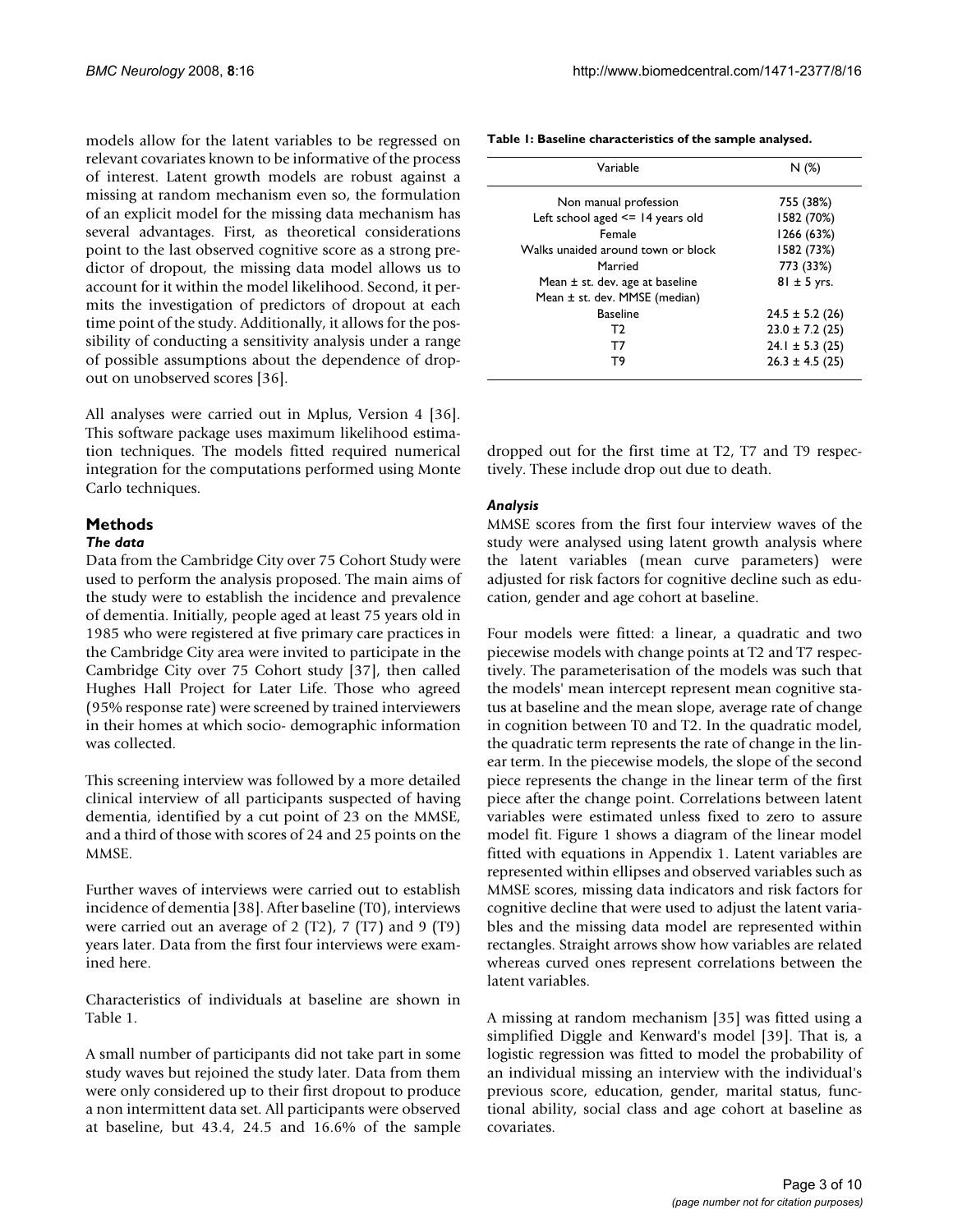



Numerical integration is needed to estimate maximum likelihood parameters in latent growth curve models with random effects and missing data. As standard fit indices are not appropriate for these types of models, in order to identify the model that best fits the data, a Bayesian Information Criteria (BIC) based selection was undertaken. As the BIC is a measure of fit that considers the likelihood with a penalisation for the number of parameters, the most parsimonious model would be the one with the lowest BIC and therefore, that model should be chosen as the one with best fit.

#### *Sensitivity of models to normality assumption*

Latent growth models require normality of residuals. On visual exploration of this assumption, some departure of normality was identified. To improve the normality of the data, MMSE scores were transformed using the transformation  $Y_{it} = \log(31 \text{-} MMSE_{it})$  previously applied in the literature [5] and models ran again. Some improvement in model fit was achieved. The quadratic model was the model with the lowest BIC value, and hence, the one with best fit in the transformed scale.

Figure 2 shows estimated mean curves obtained from fitting the models to transformed scores and the curves obtained after back- transforming these estimated curves.

The results obtained from fitting the models to raw data are presented furtehr for two main reasons. First, the main aim of our investigation was to show a range of parametric models that can be used to model cognitive change taking into account the missing data. And second, the interpretation of the back transformed models is complex when

non-linear or non-isometric transformations are applied in these models.

#### **Results**

Table 2 shows model parameters of the four models fitted. For the four models, parameters presented consist of the estimated mean initial score represented by the intercepts of the mean curves and rate of change represented by the slopes of the models. For the quadratic term, an estimate of the curvature of the mean curve was also estimated; whilst for the piecewise models, there is an estimate of the slope of the second piece.

In the linear and quadratic models, there was significant variability about the models' intercept and slope, an indication of heterogeneity of individuals about these parameters. The correlation between the intercept and slope in the linear model was estimated as  $0.64$  (st. error =  $0.08$ ), and in the quadratic, at -0.47 (1.79). The correlation of the quadratic term with the intercept was estimated at - 0.11 (st. error =  $0.07$ ) in the quadratic model, and with the slope at  $-0.03$  (st. error  $= 0.02$ ). In the two piecewise models the variances of the two slopes were fixed at zero to achieve better model fit.

At all interviews, MMSE scores before dropout of those who dropped out were significantly lower than for those who remained in the study (t-tests,  $df = 1957$ , level 5%, p < 0.01 for all interviews).

All models consistently showed those with lower previous scores and lower functional ability as more likely to miss an interview. At the second and third interviews, women were less likely to dropout. Those in the youngest cohort interview were also found to be more likely to be observed in the fourth interview.

BIC values of the four models fitted were estimated at 27956.1, 27890.1, 28217.2 and 28179.3 for the linear, quadratic and the piecewise models with change points at T2 and T7 respectively. These BIC values identified the quadratic model as the model with best fit.

The same models were run without an explicit formulation of a model for the missing data. In all models, estimated slopes indicated less decline. For instance, in the case of the linear model, the mean slope was estimated at -0.7 (st. error = 0.09), a value that suggests a smoother decline when compared to the slope estimated by the linear model formulated within the selection modelling framework (estimate =  $-0.9$ , st error = 0.1). Factor scores were also estimated at different values, in particular, individual specific slopes were consistently estimated at higher values than the slopes estimated by the model with a formultation of the missing data model.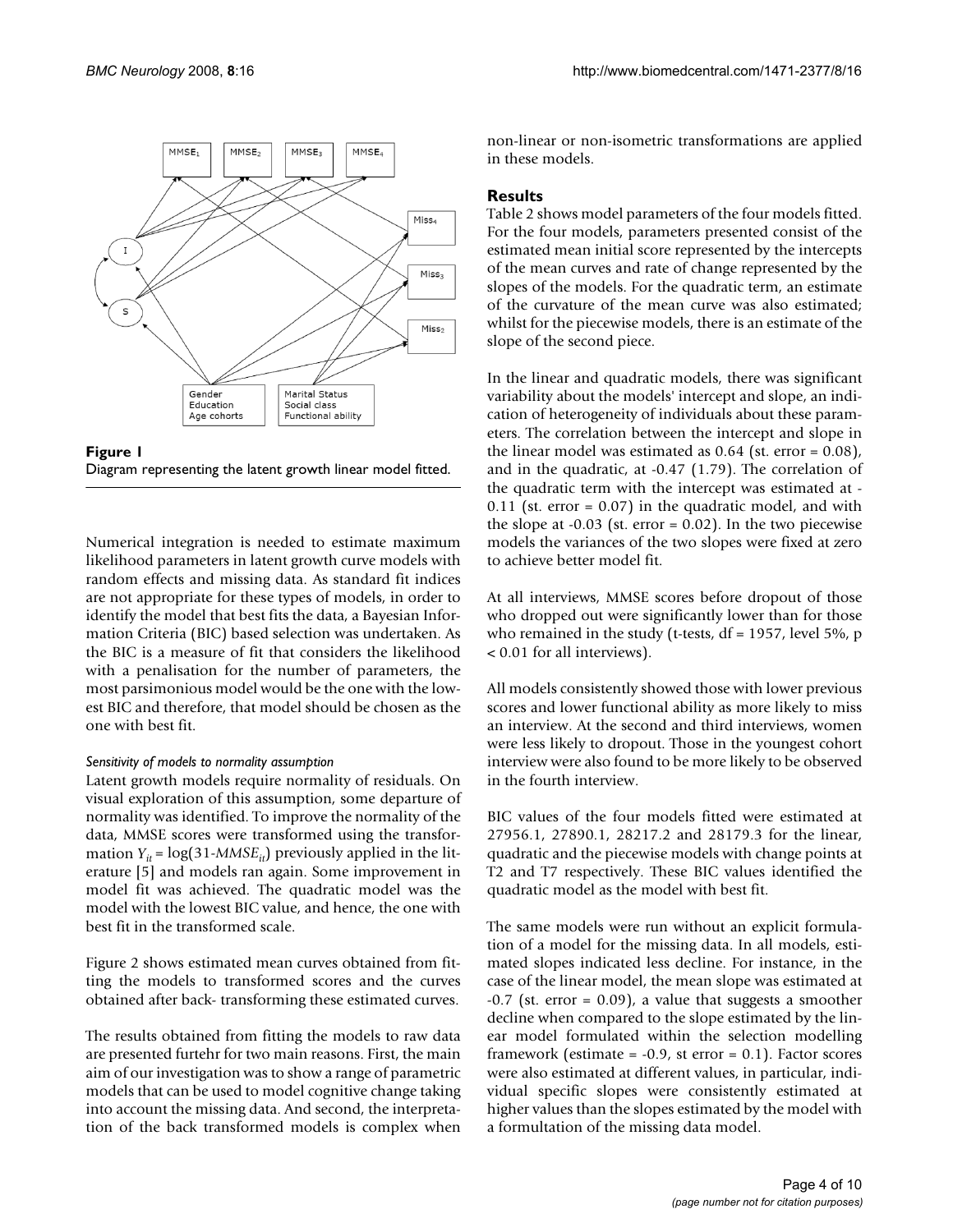

**Example 2** and the contract of the contract of the contract of the contract of the contract of the contract of the contract of the contract of the contract of the contract of the contract of the contract of the contract o The plot on the left shows the mean curve of scores obtained after applying the transformation  $Y_{it}$  = log(31-MMSE $_{it}$ ) to MMSE scores and the mean estimated curves obtained from fitting a linear, a quadratic and two change point models to these transformed scores. On the right, the back-transformed curves are shown.

#### **Table 2: Mean estimates and standard errors of latent variables of growth models fitted**

| Model with explicit formulation of missing data model |                          |                  |                                   |                                   |
|-------------------------------------------------------|--------------------------|------------------|-----------------------------------|-----------------------------------|
| Parameter                                             | Linear                   | <b>Ouadratic</b> | Piecewise with change point at T2 | Piecewise with change point at T7 |
| Intercept                                             | $25.4(0.2)*$             | $25.4(0.2)$ *    | $25.4(0.3)*$                      | $25.3(0.3)*$                      |
| Slopel                                                | $-0.9(0.1)*$             | $-1.14(0.2)$     | $-1.13(0.2)$                      | $-0.8(0.1)$                       |
| Quadratic term                                        | $\overline{\phantom{a}}$ | 0.07(0.02)       |                                   |                                   |
| Slope <sub>2</sub>                                    | $\overline{\phantom{a}}$ |                  | $-0.2(0.1)$                       | 0.4(0.4)                          |

\* significant residual variance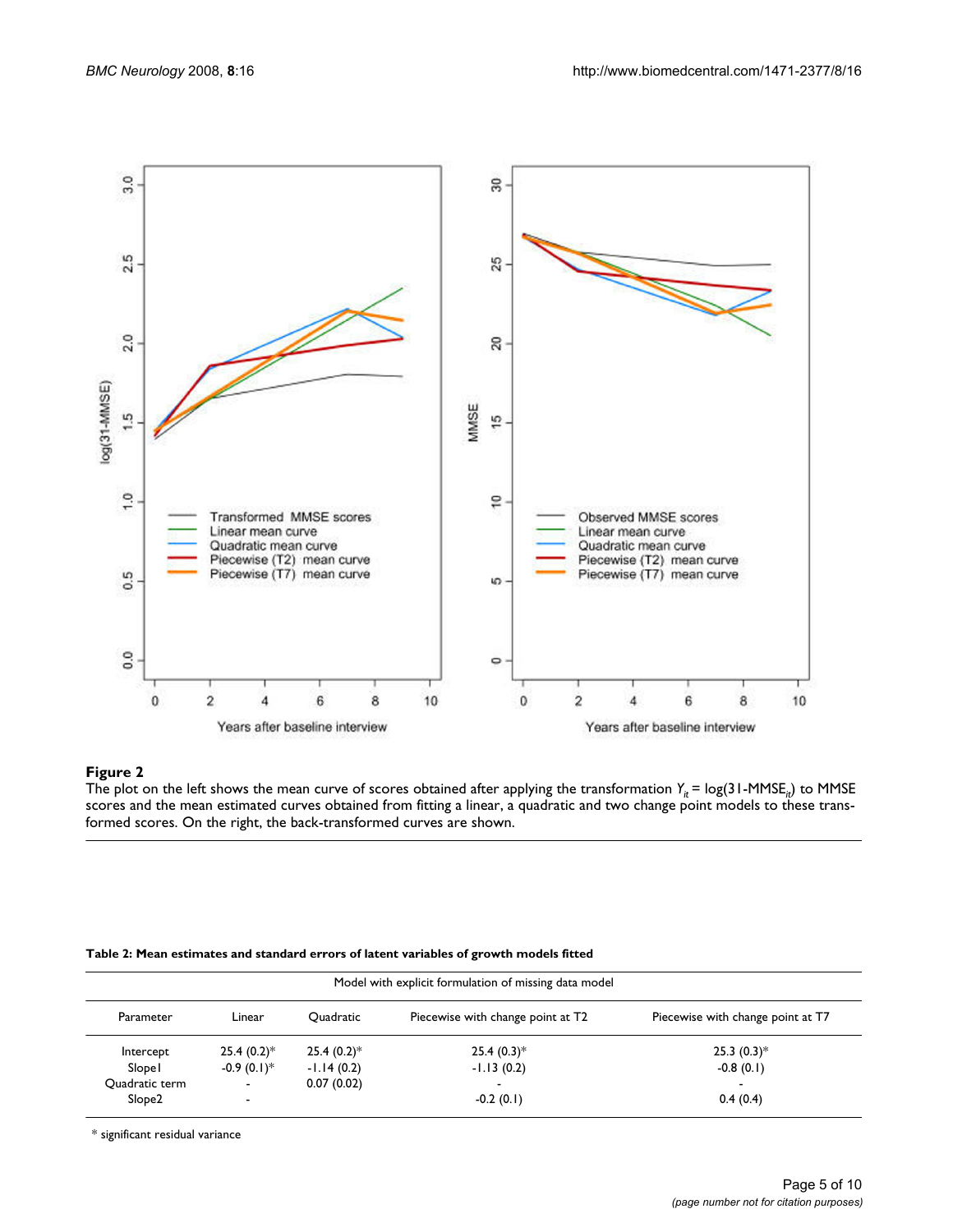One of the main advantages of our proposed models is that they can be easily extended to model a non-ignorable missing data mechanism. This could be used to perform a sensitivity analysis of the missing data assumptions. We extended the work of Dufouil et al. [40], where a sensitivity analysis of the missing data assumptions was conducted by choosing a range of plausible values for the regression coefficients of the unobserved scores on the logistic regression used to model the missing data mechanism. In Dufouil et al. [40], a constant value was considered over time as the assumed coefficient for the unobserved MMSE score. In our example, under the hypothesis that the unobserved MMSE score has an increasing effect on the probability of the individuals missing an interview over time, we considered increasing coefficients for these unobserved scores.

To illustrate the method, results obtained from the quadratic model are presented in Tables 3 &4. These results show, for instance, that the non-ignorable model produced larger odds of missing an interview given the last observed score than the missing at random missing data model.

### **Discussion**

Overall, we propose that the use of latent growth models to investigate cognitive decline at the marginal and individual level provides researchers with good opportunities that represent advancement with respect to methods previously used in the field. Change scores are known to be severely affected by reliability issues [41]. Furthermore, covariates that might be informative about the cognitive process cannot be included in most versions of change scores.

On the other hand, some regression based analysis are not suitable for the correlated measures that are observed in longitudinal data. Despite generalised estimating equations being more flexible in this regard, estimates of change at the individual level are not easily obtained. When mixed effects models are used, random effects are often not reported [42].

Latent growth analysis is flexible enough to estimate the full trajectory of change at the mean level also producing individual's growth factors that permit the reconstruction of individual's trajectories that are of interest to clinicians [43]. Distributional assumptions of latent growth models require normality of residuals.

To improve the fulfilment of this assumption, we transformed scores and ran all models using the resulting scores. Results obtained from transformed data showed some improvement in the satisfaction of the normality assumption and identified the quadratic as the model that fits the data best in the transformed scale. However, thoughtful consideration needs to be exercised in the interpretation of back-transformed results as parameter estimates apply to the transformed scale not the original MMSE scale. As the purpose of the paper is the illustration of the method proposed, and the interpretation of results is natural in the original MMSE scale, we opted for the presentation of all other results in the MMSE scale.

Our analysis of cognitive decline in older persons over a 9 year longitudinal has identified the quadratic curve as the one that best fits the data. The quadratic model suggests an initial drop followed by a deceleration in the rate of decline expressed by a positive quadratic term. A relatively small annualised rate of decline was estimated (around 1.14 points) in our study, a finding that agrees with other studies. For instance, Jacqmin-Gadda [26] found very small change after the first two interviews, in which an improvement in MMSE scores was detected. Similarly, Feskens [44] and Brayne [45] working with two waves of data have also identified a small change in the samples analysed. Also, although working with an expanded MMSE, researchers in the Canadian Study [11] found that 70.6% of the sample did not change between the first two interviews, another 62.5% exhibited little change between interviews two and three and almost 50% remained stable

| Interview                            |                     |                     |                     |  |
|--------------------------------------|---------------------|---------------------|---------------------|--|
| <b>Risk Factor</b>                   | Second              | Third               | Fourth              |  |
| <b>Previous MMSE</b>                 | $0.82(0.79 - 0.85)$ | $0.81(0.78 - 0.84)$ | $0.79(0.80 - 0.85)$ |  |
| <b>Education</b>                     | $0.85(0.64 - 1.13)$ | $0.99(0.75 - 1.54)$ | $0.84(0.55 - 1.27)$ |  |
| Marital status                       | $0.84(0.65 - 1.08)$ | $0.82$ (0.59-1.54)  | $0.84$ (0.56-1.24)  |  |
| Social class                         | $0.93(0.72 - 1.20)$ | $0.90(0.63 - 1.27)$ | $1.04(0.70 - 1.55)$ |  |
| Functional ability                   | $0.52(0.38 - 0.71)$ | $0.43(0.26 - 0.68)$ | $0.30(0.19 - 0.62)$ |  |
| Gender                               | $0.88(0.69 - 1.10)$ | $0.60(0.46 - 0.86)$ | $0.51(0.33 - 0.77)$ |  |
| Younger cohort                       | $0.73(0.54 - 1.01)$ | $0.43(0.27 - 0.71)$ | $0.27(0.13 - 0.56)$ |  |
| Medium cohort<br>$0.84(0.61 - 1.14)$ |                     | $0.58(0.35 - 0.94)$ | $0.47(0.22 - 1.05)$ |  |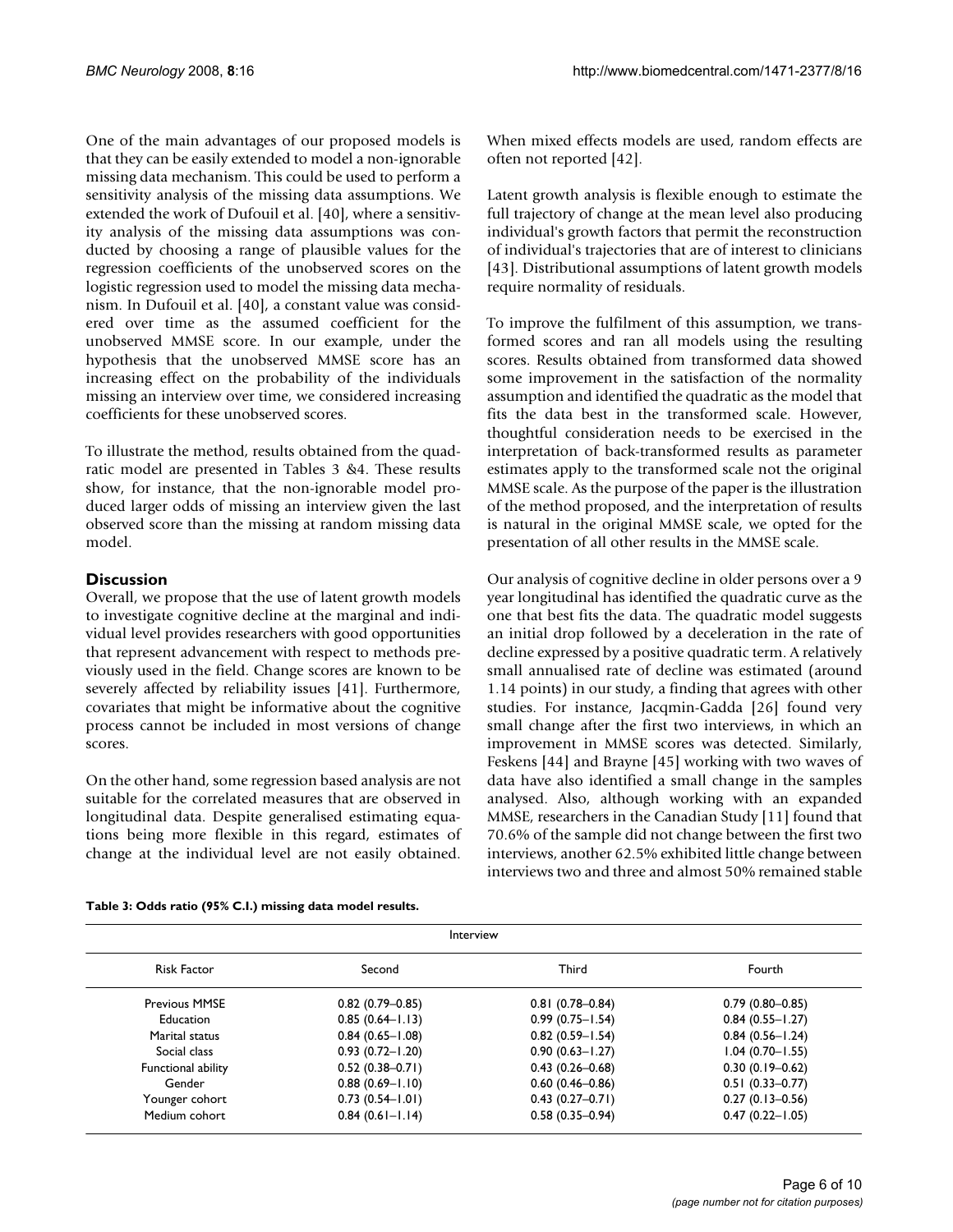| Interview              |                                    |                                   |                                   |  |  |
|------------------------|------------------------------------|-----------------------------------|-----------------------------------|--|--|
| <b>Risk Factor</b>     | Second (assumed $MMSE_2 = -0.10$ ) | Third (assumed $MMSE_7 = -0.15$ ) | Fourth (assumed $MMSE0 = -0.20$ ) |  |  |
| <b>Unobserved MMSE</b> | 0.90                               | 0.86                              | 0.81                              |  |  |
| <b>Previous MMSE</b>   | $0.87(0.84 - 0.90)$                | $0.90(0.87 - 0.94)$               | $0.84(0.81 - 0.88)$               |  |  |
| Education              | $0.79(0.62 - 0.99)$                | $0.85(0.66 - 1.10)$               | $0.61(0.39 - 0.96)$               |  |  |
| Marital status         | $0.83(0.67 - 1.03)$                | $0.81(0.63 - 1.04)$               | $0.77(0.52 - 1.13)$               |  |  |
| Social class           | $0.89(0.72 - 1.11)$                | $0.82(0.64 - 1.05)$               | $0.88(0.59 - 1.30)$               |  |  |
| Functional ability     | $0.55(0.41 - 0.72)$                | $0.46(0.30 - 0.70)$               | $0.34(0.15-0.76)$                 |  |  |
| Gender                 | $0.79(0.64 - 0.98)$                | $0.55(0.43 - 0.72)$               | $0.51(0.33 - 0.79)$               |  |  |
| Younger cohort         | $0.88(0.66 - 1.18)$                | $0.65(0.43 - 0.98)$               | $0.62(0.26 - 1.48)$               |  |  |
| Medium cohort          | $0.94(0.70 - 1.27)$                | $0.72(0.47 - 1.16)$               | $0.93(0.38 - 2.31)$               |  |  |

**Table 4: Odds ratio (95% C.I.) non-ignorable missing data model results.**

for the 10 years of the study. A similar non-linear decline has also been identified in studies where change in specific cognitive abilities [16-23] was examined. This behaviour may be a consequence of a survivor effect or could also be explained by the plateau described by Wernicke and Reischies [46], after which individuals do not decline any further.

Attrition has severe effects on studies of older people. In the literature different levels of analysis of the missing data mechanism present in the samples can be found. For instance, in studies where change scores were used to model change [47-50] individuals with missing observations were removed from the analysis sample. The main consequence of such practice is a bias in results towards less observed decline [35]. In Jacqmin-Gadda et al., Amieva et al., Korten et al. and Royall et al. [26,27,29,51] where mixed random effect models and latent growth models were fitted, estimates that are robust against a missing at random mechanism were obtained but an explicit model for the missing data mechanism was not provided. Dufouil et al. [40] investigated marginal change accounting for the missing observations using inverse probability weighting to reduce the bias produced on observed data assuming an informative missing data mechanism. All other studies have relied on the robustness of the estimates against a missing at random mechanism.

Instead, we have opted for the actual modelling of the mechanism using Diggle and Kenward's logistic regression model. This was important as by explicitly modelling the missing data, we were able to quantify the effect of the last observed score on probability of dropout at each interview and to fully account for the effect of previous MMSE scores within the full model likelihood. We believe that the explicit formulation of a model for the missing data mechanism is a novel practise that is necessary to fully inform the measurement model in order to provide an accurate description of the cognitive change experimented by older individuals.

Furthermore, it raises further opportunities for conducting sensitivity analyses of the models with respect to the missing data as shown.

Our results agree with previous studies in which a missing at random mechanism was present in the data. Yet, we found that women are less likely to drop out than men at later interviews, as opposed to the findings by Van Beijsterveldt et al. [52]. Our findings regarding older individuals being more likely to drop out agree with theirs.

Perhaps one of the disadvantages of our study is the large amount of missing data after the second interview. This is common in most studies of the older population and the fact that a missing data model was implemented should smooth its consequences regarding parameter estimates. Our models could benefit from the inclusion of further variables such as the person's cardiovascular disease history, genetic data and social network, for instance. They would not only inform the measurement model, but also the missing data model. Another key variable that would benefit the understanding of the process is the reason for dropout. If information was available about the cause of drop out, then it would be plausible to perform a competing risk analysis or a multiple group analysis discriminating by reason for drop out. This is under investigation at the moment.

Another possible limitation of the study is the fact that we considered a growth model based on 'time in study' rather than on the individual's age at each interview, an approach that facilitated the fit of the missing data model based on fixed times of observation. The discussion about the most suitable temporal matrix to describe cognitive change is contentious [53-56] and when multiple cohorts are examined, age-based models are likely to provide a better description of age related cognitive decline. How-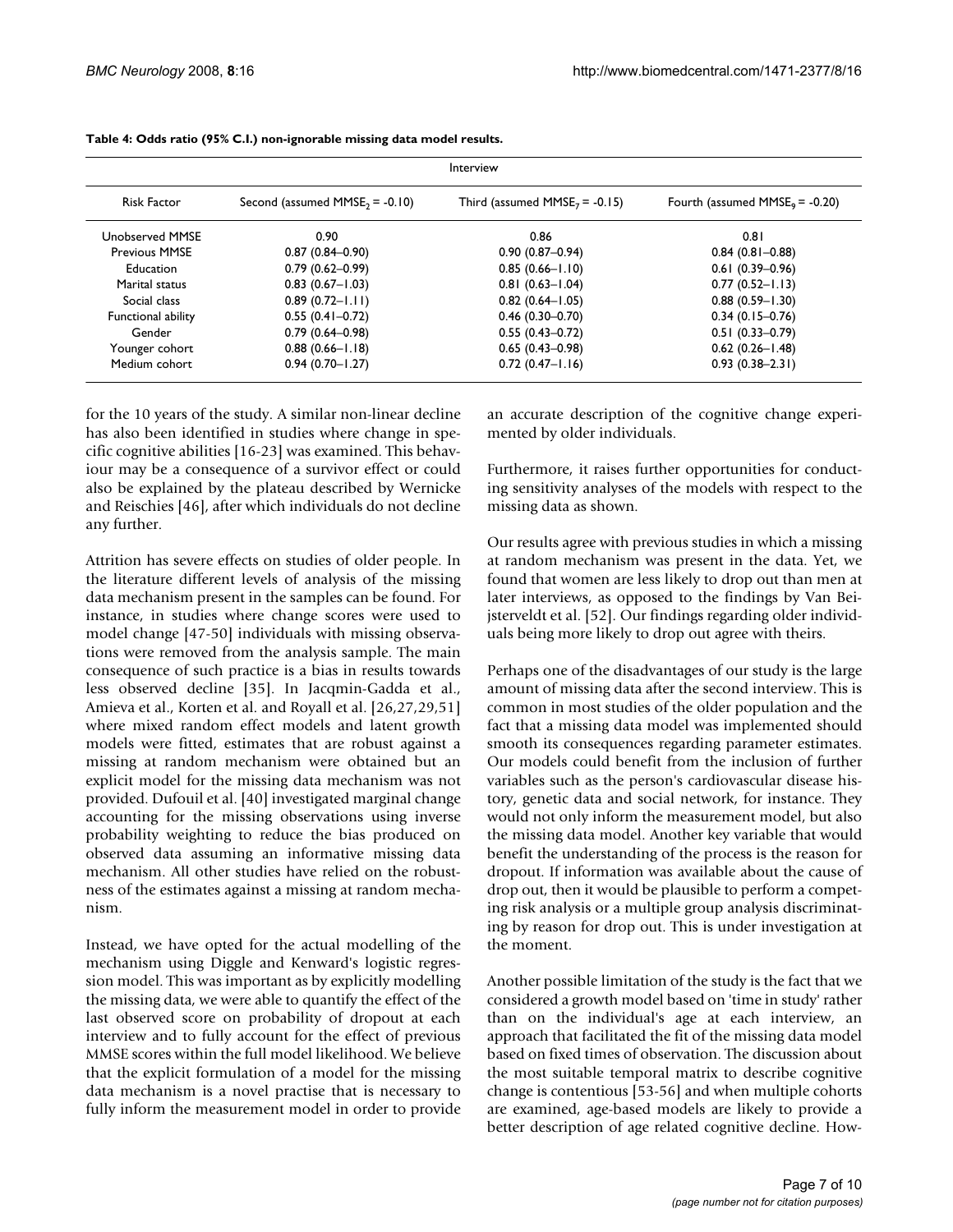ever, by adjusting our models by age defined cohorts, we compensated the impact of using a fixed time basis and were able to model the missing data process simultaneously.

Our research has proved that making parametric assumptions when investigating a process as complex as the loss of cognitive function as measured by the MMSE in older ages deserves thorough consideration.

#### **Conclusion**

Our study has showed that cognitive decline in older persons is not a linear process. The quadratic growth model, identified as the one with best fit, permitted the estimation of initial mean cognitive status, rate of decline and of its change. Estimates of person specific parameters were produced.

Significant heterogeneity between individuals in initial cognitive status and rate of decline was identified.

By fitting a latent growth model, we maximised the use of all data available to investigate cognitive change in older persons. Individuals with lower previous cognitive scores have been identified as more likely to drop out.

#### **Competing interests**

The authors declare that they have no competing interests.

#### **Authors' contributions**

GM ran the analysis and produced the manuscript, FM contributed with comments on analysis and manuscript and CB contributed with comments on the manuscript. CB is a principal investigator of the CC75C study. All authors read and approved the final manuscript.

#### **Appendix 1**

The latent linear growth model represented in Figure 1 can be formulated in mathematical terms as:

$$
MMSE_{it} = \lambda_{0t}I_i + \lambda_{1t}S_i + e_{it}
$$

$$
I_i = \alpha_{00} + \alpha_{01} Z_i + u_{0i}
$$

$$
S_i = \alpha_{10} + \alpha_{11} Z_i + u_{1i}
$$

where *i* = 1...*N*, with *N* the number of individuals in the sample and  $t = 0.2, 7, 9$  the number of years past after the initial interview.

 $\lambda_{0t}$  and  $\lambda_{1t}$  are factor loadings with  $\lambda_{0t}$  fixed to one, and  $e_{it}$ ;  $u_{0i}$  and  $u_{1i}$  normally distributed random errors such that  $E(e_{it}) = 0$  for  $i = 1...N$ ,  $t = 0,2,7,9$ ;  $E(u_{0i}) = 0$  for  $i = 1...N$ ,  $E(u_{1i}) = 0$  for  $i = 1...N$ ;  $Cov(e_{it}, u_{0i}) = 0$  and  $Cov(e_{it}, u_{1i}) = 0$ 

for  $i = 1...N$ ,  $t = 0,2,7,9$ ;  $Cov(u_{1j}, u_{1i}) = 0$  and  $Cov(u_{0j}, u_{0i}) =$ 0 for  $i \neq j$ .

The missing data mechanism was modelled using a logistic regression model, where the probability of individual *i* being missing at time  $t$ ,  $p_{it}$  was modelled as:

$$
\log i(\mathbf{p}_{it}) = \gamma_{it}MMSE_{i(t-1)} + \Sigma \delta_{ivi1} + \varepsilon_{1\tau}
$$

where  $v_{i1}$  are model covariates and  $\varepsilon_{1\tau}$  are residuals that follow a logistic distribution.

#### **Appendix 2**

Basic Mplus code for linear model:

TITLE:

DATA: (data file location)

VARIABLE: NAMES ARE (name declaration);

 $CLASSES = c(1);$ 

USEVARIABLES = sc1 sc2 sc3 sc4 married sclass mob

educ miss2 miss3 miss4 women young interm;

 $MISSING = ALL(-999);$ 

CATEGORICAL ARE miss2 miss3 miss4;

ANALYSIS: TYPE = MIXTURE MISSING RANDOM;

algorithm = integration;

integration = montecarlo;

MODEL:

%OVERALL%

i s | sc1@0 sc2@2 sc3@7 sc4@9;

i s ON educ women young interm;

miss2 ON sc1 educ married sclass mob women young interm;

miss3 On sc2 educ married sclass mob women young interm;

miss4 On sc3 educ married sclass mob women young interm;

sc3; sc2;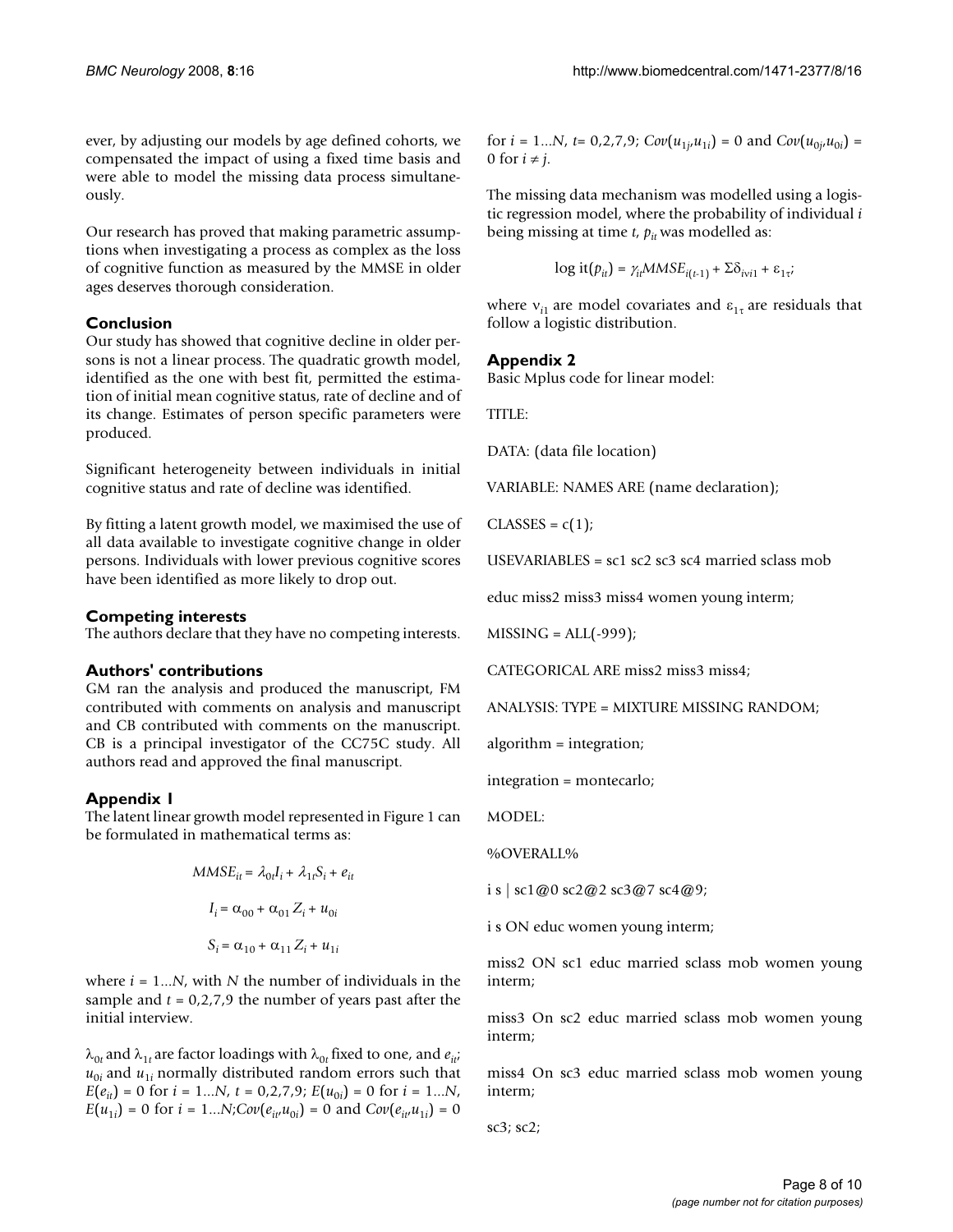%c#1%

i s ON educ women young interm;

OUTPUT: cinterval;

SAVEDATA:

RESULTS ARE (file location);

SAVE = FSCORES;

#### **Acknowledgements**

We thank all study participants, their relatives and carers for their invaluable help. We also thank all our past sponsors for financial support spanning two decades (project grants from the Charles Wolfson Charitable Trust, Medical Research Council, Leopold Muller Foundation, East Anglian Regional Health Authority, Anglia and Oxford Regional Health Authority, British Council Joint Research Programme in Progressive Degenerative Diseases, Edward Storey Foundation, Research into Ageing and Addenbrooke's Hospital Alzheimer's Disease Research Fund and fellowship awards including Wellcome Trust Prize PhD Studentship, Isaac Newton Trust Research Fellowship, Taiwan Government PhD Studentship, Anglia and Oxford Regional Health Authority Training Fellowship and the National Health Service Executive Research and Development Unit Health Services Research Fellowships) and are grateful to the BUPA Foundation for ensuring the study continues today. FM is fundeed by MRC. U. 1052.00.004

#### **References**

- 1. Population Division, United Nations Experts: **Group meeting on social and economic implications of changing population age structure.** *Department of Economic Affairs* .
- 2. Population Division, United Nations: **Population Challenges and Development Goals.** *Department of Economic Affairs* .
- 3. Population Division, United Nations: **National trends in population, resources, environment and development 2005: country profiles.** *Department of Economic and Social Affairs* .
- 4. Population Division, United Nations: *UN world population policies* 2005.
- 5. MRC CFAS: **Cognitive function and dementia in six areas of England and Wales: the distribution of MMSE and prevalence of GMS organicity level in the MRC CFAS study.** *Psychol Med* 1998, **29(2):**319-335.
- 6. Folstein MF, Folstein SE, McHugh PR: **Mini-Mental State: a practical method for grading the state of patients for the clinician.** *J Psych Res* 1975, **12:**189-198.
- 7. Xuereb J, Brayne C, Dufouil C, Gertz H, Wischik C, Harrington C, Mukaetova-Ladinska E, McGee MA, O'Sullivan A, O'Connor D, Paykel ES, Huppert FA: **Neuropathological findings in the very old: results from the first 101 brains of a population based longitudinal study of dementing disorders.** *Ann NY Acad Sci* 2000, **903(Suppl):**490-496.
- Francis DJ, Fletcher JM, Stuebing KK, Davidson CK, Thompson NM: **[Analysis of change: modeling individual growth.](http://www.ncbi.nlm.nih.gov/entrez/query.fcgi?cmd=Retrieve&db=PubMed&dopt=Abstract&list_uids=2002140)** *J Consult Clin Psychol* 1991, **59(1):**27-37.
- 9. Ganguli M, Seaberg E, Ratcliff G, Belle S, Dekosky S: **[Cognitive sta](http://www.ncbi.nlm.nih.gov/entrez/query.fcgi?cmd=Retrieve&db=PubMed&dopt=Abstract&list_uids=8719048)[bility over 2 years in a rural elderly population: the MoVIES](http://www.ncbi.nlm.nih.gov/entrez/query.fcgi?cmd=Retrieve&db=PubMed&dopt=Abstract&list_uids=8719048) [project.](http://www.ncbi.nlm.nih.gov/entrez/query.fcgi?cmd=Retrieve&db=PubMed&dopt=Abstract&list_uids=8719048)** *Neuroepidemiology* 1996, **15:**42-50.
- 10. Kliegel M, Sliwinski M: **[MMSE cross domain validity predicts](http://www.ncbi.nlm.nih.gov/entrez/query.fcgi?cmd=Retrieve&db=PubMed&dopt=Abstract&list_uids=14654726) [cognitive decline in centenarians.](http://www.ncbi.nlm.nih.gov/entrez/query.fcgi?cmd=Retrieve&db=PubMed&dopt=Abstract&list_uids=14654726)** *Gerontology* 2004, **50(1):**39-43.
- 11. McDowell I, Xi G, Lindsay L, Tuokko H: **Canadian Study of Health and Aging: study description and patterns of early cognitive decline.** *Aging Neuropsychol Cog* 2004, **11(2–3):**149-168.
- 12. Dik M, Pluijm S, Jonker C, Deeg D, Lomecky M, Lips P: **Insulin-like growth factor I (IGF-I) and cognitive decline in older persons.** *Neurobiol Aging* 2003, **25(2):**573-581.
- 13. Laird NM, Ware JH: **[Random effects models for longitudinal](http://www.ncbi.nlm.nih.gov/entrez/query.fcgi?cmd=Retrieve&db=PubMed&dopt=Abstract&list_uids=7168798) [data.](http://www.ncbi.nlm.nih.gov/entrez/query.fcgi?cmd=Retrieve&db=PubMed&dopt=Abstract&list_uids=7168798)** *Biometrics* 1982, **38:**963-974.
- 14. Liang KJ, Zeger SL: **Longitudinal data analysis using generalized linear models.** *Biometrika* 1986, **73:**13-22.
- 15. Meredith W, Tisak J: **On "Tuckerizing" curves.** Presented at the annual meeting of the Psychometric Society, Santa Barbara, California; 1984.
- 16. Finkel D, Reynolds CA, Mc Ardle JJ, Gatz M, Pedersen NL: **Latent growth curve analyses of accelerating decline in cognitive abilities in late adulthood.** *Dev Psychol* 2003, **33(3):**535-550.
- 17. Finkel D, Reynolds CA, Mc Ardle JJ, Gatz M, Pedersen NL: **[Age](http://www.ncbi.nlm.nih.gov/entrez/query.fcgi?cmd=Retrieve&db=PubMed&dopt=Abstract&list_uids=17874954) [changes in processing speed as a leading indicator of cogni](http://www.ncbi.nlm.nih.gov/entrez/query.fcgi?cmd=Retrieve&db=PubMed&dopt=Abstract&list_uids=17874954)[tive aging.](http://www.ncbi.nlm.nih.gov/entrez/query.fcgi?cmd=Retrieve&db=PubMed&dopt=Abstract&list_uids=17874954)** *Psychol Aging* 2007, **22(3):**558-568.
- 18. Ghisletta P, Ribaupierre A: **A dynamic investigation of cognitive dedifferentiation with control for retest: evidence from the Swiss Interdisciplinary Longitudinal Study of the oldest old.** *Psych Aging* 2007, **20(4):**671-682.
- 19. Ghisletta P, Linderberger U: **[Age based structural dynamics](http://www.ncbi.nlm.nih.gov/entrez/query.fcgi?cmd=Retrieve&db=PubMed&dopt=Abstract&list_uids=14692858) [between perceptual speed and knowledge in the Berlin](http://www.ncbi.nlm.nih.gov/entrez/query.fcgi?cmd=Retrieve&db=PubMed&dopt=Abstract&list_uids=14692858) Aging Study: direct evidence for ability dedifferentiation in [old age.](http://www.ncbi.nlm.nih.gov/entrez/query.fcgi?cmd=Retrieve&db=PubMed&dopt=Abstract&list_uids=14692858)** *Psychol Aging* 2003, **18(4):**696-713.
- 20. McArdle JJ, Ferrer-Caja E, Hamagami F, Woodcock RW: **[Compara](http://www.ncbi.nlm.nih.gov/entrez/query.fcgi?cmd=Retrieve&db=PubMed&dopt=Abstract&list_uids=11806695)[tive longitudinal structural analyses of the growth and](http://www.ncbi.nlm.nih.gov/entrez/query.fcgi?cmd=Retrieve&db=PubMed&dopt=Abstract&list_uids=11806695) [decline of multiple intellectual abilities over the life span.](http://www.ncbi.nlm.nih.gov/entrez/query.fcgi?cmd=Retrieve&db=PubMed&dopt=Abstract&list_uids=11806695)** *Dev Psychol* 2002, **38(1):**115-142.
- 21. Reynolds CA, Finkel D, Gatz M, Pedersen NL: **[Sources of influence](http://www.ncbi.nlm.nih.gov/entrez/query.fcgi?cmd=Retrieve&db=PubMed&dopt=Abstract&list_uids=12227921) [on rate of cognitive change over time in Swedish twins: an](http://www.ncbi.nlm.nih.gov/entrez/query.fcgi?cmd=Retrieve&db=PubMed&dopt=Abstract&list_uids=12227921) [application of latent growth models.](http://www.ncbi.nlm.nih.gov/entrez/query.fcgi?cmd=Retrieve&db=PubMed&dopt=Abstract&list_uids=12227921)** *Exp Aging Res* 2002, **28(4):**407-433.
- 22. Sliwinski MJ, Stawski RB, Hall CB, Katz M, Verghese J, Lipton RB: **Distinguishing pre-terminal and terminal cognitive decline.** *European Psychol* 2006, **11(3):**172-181.
- 23. Dominicus A, Ripatti S, Pedersen N, Palmgren J: **Modelling variability in longitudinal data using random change point models.** In *Research reports in mathematical statistics* University of Stockholm; 2006.
- 24. Backman L, Jones S, Small B, Aguero-Torres H, Fratiglioni L: **Rate of cognitive decline in preclinical Alzheimer's disease: the role of comorbidity.** *J Gerontol B Psychol Sci Soc Sci* 2003, **58B(4):**228-236.
- 25. Baker DW, Gazmararian JA, Sudano J, Patterson M, Parker RM, Williams MV: **[Health literacy and performance on the Mini Mental](http://www.ncbi.nlm.nih.gov/entrez/query.fcgi?cmd=Retrieve&db=PubMed&dopt=Abstract&list_uids=11827619) [State Examination.](http://www.ncbi.nlm.nih.gov/entrez/query.fcgi?cmd=Retrieve&db=PubMed&dopt=Abstract&list_uids=11827619)** *Aging Ment Health* 2002, **6(1):**22-29.
- 26. Jacqmin-Gadda H, Fabrigoule C, Commenges D, Dartigues JF: **[A 5](http://www.ncbi.nlm.nih.gov/entrez/query.fcgi?cmd=Retrieve&db=PubMed&dopt=Abstract&list_uids=9063339) [year longitudinal study of the Mini Mental State Examination](http://www.ncbi.nlm.nih.gov/entrez/query.fcgi?cmd=Retrieve&db=PubMed&dopt=Abstract&list_uids=9063339) [in normal aging.](http://www.ncbi.nlm.nih.gov/entrez/query.fcgi?cmd=Retrieve&db=PubMed&dopt=Abstract&list_uids=9063339)** *Am J Epidemiol* 1997, **145(6):**498-506.
- 27. Korten AE, Henderson AS, Christensen H, Jorm AF, Rodgers B, Jacomb P, Mackinnon AJ: **[A prospective study of cognitive func](http://www.ncbi.nlm.nih.gov/entrez/query.fcgi?cmd=Retrieve&db=PubMed&dopt=Abstract&list_uids=9234469)[tion in the elderly.](http://www.ncbi.nlm.nih.gov/entrez/query.fcgi?cmd=Retrieve&db=PubMed&dopt=Abstract&list_uids=9234469)** *Psychol Med* 1997, **27:**919-930.
- Kliegel M, Moor C, Rott C: **[Cognitive status and development in](http://www.ncbi.nlm.nih.gov/entrez/query.fcgi?cmd=Retrieve&db=PubMed&dopt=Abstract&list_uids=15249151) [the oldest old: a longitudinal analysis from the Heidelberg](http://www.ncbi.nlm.nih.gov/entrez/query.fcgi?cmd=Retrieve&db=PubMed&dopt=Abstract&list_uids=15249151) [Centenarian Study.](http://www.ncbi.nlm.nih.gov/entrez/query.fcgi?cmd=Retrieve&db=PubMed&dopt=Abstract&list_uids=15249151)** *Arch Gerontol Geriatr* 2004, **39(2):**143-56.
- 29. Amieva H, Jacqmin-Gadda H, Orgogozo JM, Le Carret N, Helmer C, Barberger Gateau P, Fabrigoule C, Dartigues JF: **[The 9 year cogni](http://www.ncbi.nlm.nih.gov/entrez/query.fcgi?cmd=Retrieve&db=PubMed&dopt=Abstract&list_uids=15774508)[tive decline before dementia of the Alzheimer type: a pro](http://www.ncbi.nlm.nih.gov/entrez/query.fcgi?cmd=Retrieve&db=PubMed&dopt=Abstract&list_uids=15774508)[spective population based study.](http://www.ncbi.nlm.nih.gov/entrez/query.fcgi?cmd=Retrieve&db=PubMed&dopt=Abstract&list_uids=15774508)** *Brain* 2005, **128:**1093-1101.
- 30. Kliegel M, Moor C, Rott C: **[Cognitive status and development in](http://www.ncbi.nlm.nih.gov/entrez/query.fcgi?cmd=Retrieve&db=PubMed&dopt=Abstract&list_uids=15249151) [the oldest old: a longitudinal analysis from the Heidelberg](http://www.ncbi.nlm.nih.gov/entrez/query.fcgi?cmd=Retrieve&db=PubMed&dopt=Abstract&list_uids=15249151) [Centenarian Study.](http://www.ncbi.nlm.nih.gov/entrez/query.fcgi?cmd=Retrieve&db=PubMed&dopt=Abstract&list_uids=15249151)** *Arch Gerontol Geriatr* 2004, **39(2):**143-56.
- 31. Rabbitt P, Watson P, Donlan C, Mc Innes L, Horan M, Pendleton N, Clague J: **[Effects of death within 11 years on cognitive per](http://www.ncbi.nlm.nih.gov/entrez/query.fcgi?cmd=Retrieve&db=PubMed&dopt=Abstract&list_uids=12243388)[formance in old age.](http://www.ncbi.nlm.nih.gov/entrez/query.fcgi?cmd=Retrieve&db=PubMed&dopt=Abstract&list_uids=12243388)** *Psychol Aging* 2002, **17(3):**468-81.
- 32. Wilson RS, Beck TL, Bienas JL, Bennett DA: **[Terminal cognitive](http://www.ncbi.nlm.nih.gov/entrez/query.fcgi?cmd=Retrieve&db=PubMed&dopt=Abstract&list_uids=17327212) [decline: accelerated loss of cognition in the last years of life.](http://www.ncbi.nlm.nih.gov/entrez/query.fcgi?cmd=Retrieve&db=PubMed&dopt=Abstract&list_uids=17327212)** *Psychosom Med* 2007, **69(2):**131-137.
- 33. Wilson RS, Beck TL, Evans DA, Bienas JL, Bennett DA: **Terminal decline in cognitive function.** *Neurology* 2003, **60(11):**1781-1787.
- Christensen H, Hofer S, Mackinnon AJ, Korten AE, Jorm AF, Henderson AS: **[Age is no kinder to the better educated: absence of](http://www.ncbi.nlm.nih.gov/entrez/query.fcgi?cmd=Retrieve&db=PubMed&dopt=Abstract&list_uids=11200953) [an association investigated using latent growth techniques in](http://www.ncbi.nlm.nih.gov/entrez/query.fcgi?cmd=Retrieve&db=PubMed&dopt=Abstract&list_uids=11200953) [a community sample.](http://www.ncbi.nlm.nih.gov/entrez/query.fcgi?cmd=Retrieve&db=PubMed&dopt=Abstract&list_uids=11200953)** *Psychol Med* 2001, **31:**15-28.
- 35. Little R, Rubin D: **Statistical data analysis with missing data.** John Wiley and Sons, College Station, Texas; 1987.
- 36. Muthen LK, Muthen BO: **Mplus User's Guide.** 3rd edition. Los Angeles, CA: Muthen & Muthen . 1998–2004